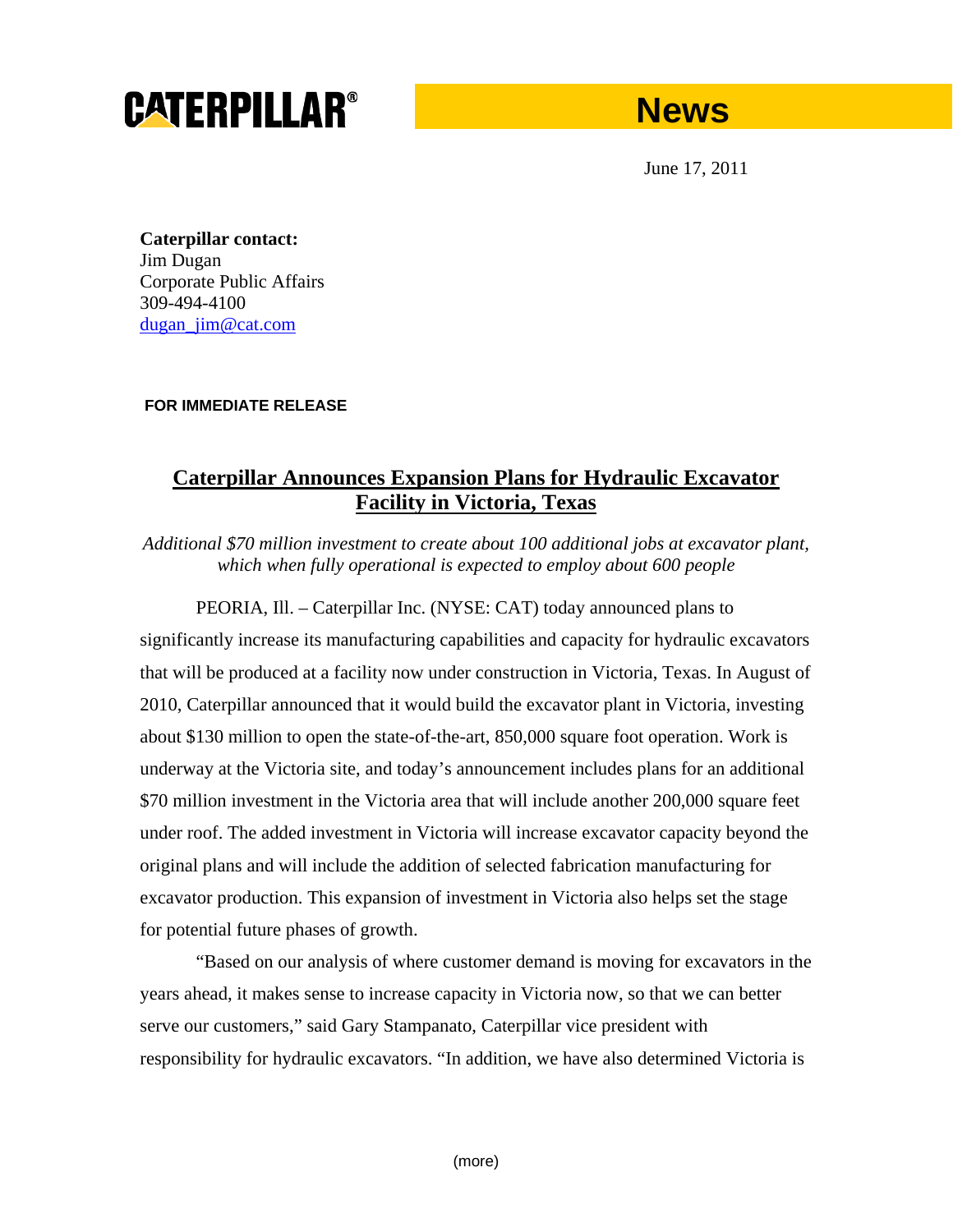the right location to produce selected fabrications for the excavators that will be assembled in this new facility."

Excavator production in Victoria is expected to begin in mid-2012. Once fully operational, the new facility will more than triple the current capacity of hydraulic excavators produced by the company in the United States and would more than double the number of Caterpillar employees in the United States making excavators. Currently in the United States, Caterpillar produces two excavator models at a facility in Aurora, Ill., where it also produces wheel loaders, soil and landfill compactors, wheel dozers and components. Once fully operational, the Victoria facility would produce a total of seven excavator models.

"We continue to aggressively increase our excavator manufacturing footprint with investments like this as part of Caterpillar's long-term strategic initiative to remain the global leader in this industry," said Rich Lavin, Caterpillar group president with responsibility for construction industries.

### **About Caterpillar:**

For more than 85 years, Caterpillar Inc. has been making sustainable progress possible and driving positive change on every continent. With 2010 sales and revenues of \$42.588 billion, Caterpillar is the world's leading manufacturer of construction and mining equipment, diesel and natural gas engines, industrial gas turbines and diesel-electric locomotives. The company also is a leading services provider through Caterpillar Financial Services, Caterpillar Remanufacturing Services, Caterpillar Logistics Services and Progress Rail Services. More information is available at: http://www.caterpillar.com.

#### **Forward-Looking Statements**

Certain statements in this press release relate to future events and expectations and are forward-looking statements within the meaning of the Private Securities Litigation Reform Act of 1995. These statements are subject to known and unknown factors that may cause Caterpillar's actual results to be different from those expressed or implied in the forward-looking statements. Words such as "believe," "estimate," "will be," "will," "would," "expect," "anticipate," "plan," "project," "intend," "could," "should" or other similar words or expressions often identify forward-looking statements. All statements other than statements of historical fact are forward-looking statements, including, without limitation, statements regarding our outlook, projections, forecasts or trend descriptions. These statements do not guarantee future performance, and Caterpillar does not undertake to update its forward-looking statements.

It is important to note that Caterpillar's actual results may differ materially from those described or implied in its forward-looking statements based on a number of factors, including, but not limited to: (i) global economic conditions and economic conditions in the industries and markets Caterpillar serves; (ii) government monetary or fiscal policies and government spending on infrastructure; (iii) commodity or component price increases and/or limited availability of raw materials and component products, including steel; (iv) Caterpillar's and its customers', dealers' and suppliers' ability to access and manage liquidity; (v) political and economic risks associated with our global operations, including changes in laws, regulations or government policies, currency restrictions, restrictions on repatriation of earnings, burdensome tariffs or quotas, national and international conflict, including terrorist acts and political and

-2-